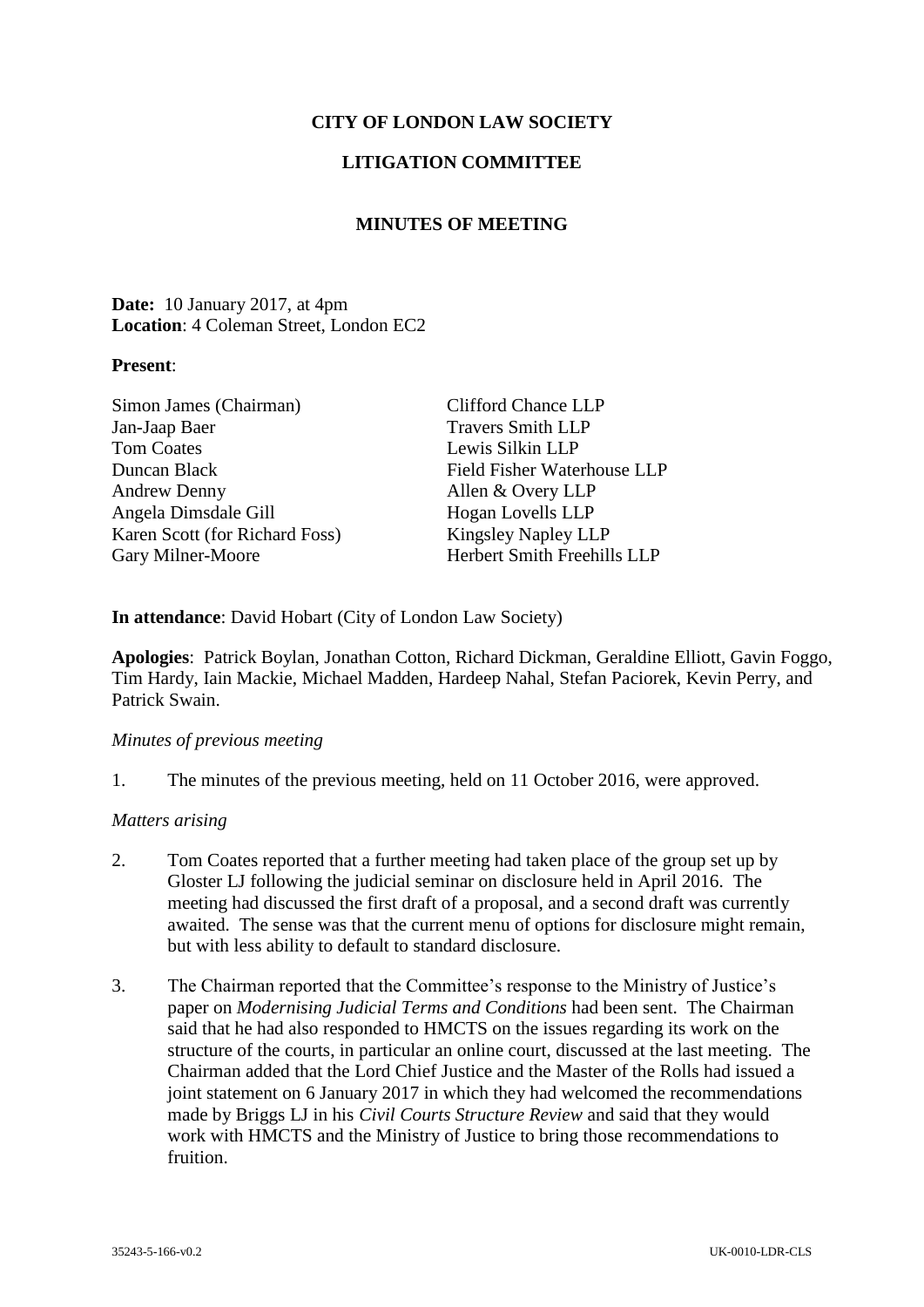# *Electronic filing*

- 4. Gary Milner-Moore noted that it was likely that electronic filing would become mandatory in the courts in the Rolls Building in April 2017. The Committee agreed that there was no objection in principle to electronic filing, but expressed concern as to whether the system was yet sufficiently proved to be the sole method of filing claims. A very small proportion of the claims issued in the Rolls Building currently used the system. The system was thought generally to work satisfactorily, but there were instances of documents being rejected a day or more after their having been filed and it then being impossible to reach anyone on the telephone to discuss the reasons for the rejection. If this happened to a claim filed on the last day of a time limit, it could be very serious.
- 5. The Committee decided to write to Blair J supporting electronic filing generally but expressing these concerns and recommending that at least one counter be kept open some time yet.

## *Fixed costs*

- 6. The Committee noted the announcement by the Lord Chief Justice and the Master of the Rolls on 11 November 2016 that Jackson LJ had been appointed to develop proposals for extending the present fixed recoverable costs regime so as to make the costs of going to court more certain, transparent and proportionate for litigants. The Committee decided to respond to the request for written submissions, noting that, while Jackson LJ's comments on the subject (notably his speech of 28 January 2016) did not suggest that fixed costs would be extended to all multi-track cases initially, that could prove to be the ultimate goal.
- 7. Points made in discussion included:
	- (a) It was necessary to consider the underlying reason for costs shifting, namely that a successful party should not be (significantly) worse off through being compelled to litigate in order to vindicate its rights. If recoverable costs bore no relation to actual costs, it could cause injustice. Certainty on recoverable costs was beneficial, but ensuring proper access to justice was more important.
	- (b) The implications for the international competitiveness of the English courts needed to be taken into account. In this regard, the US (where there is no costs shifting) was not the appropriate comparator but rather it was fora like the DIFC and Singapore.
	- (c) Were major commercial enterprises pursuing multi-million pound claims that sensitive to costs? Some members of the Committee doubted that they were, but others observed that they could at times be more concerned about costs than smaller companies.
	- (d) Fixed costs could produce perverse results if there was an inequality of arms. For example, a well-funded party being sued by a financially-stretched party might have an incentive to run the case in as disproportionate a manner as it could in order to render the case prohibitively expensive for the claimant to pursue.